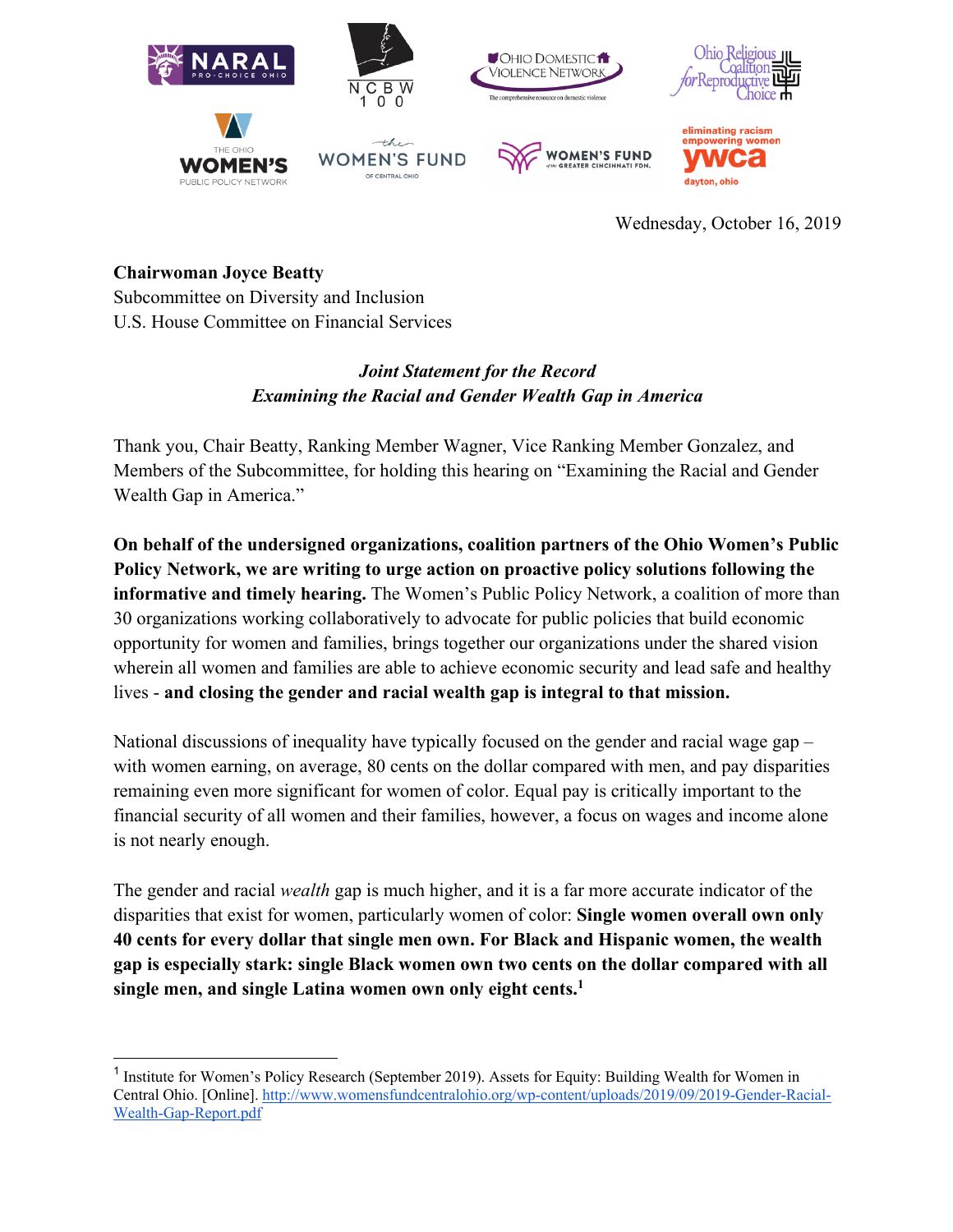It is imperative that federal policymakers take steps to address the root causes and consequences of wealth inequality. Closing the gender and racial wealth gap will bolster the economic security and well-being of women, children, and communities, and it promises to yield more systemic and long-term solutions for our nation. **As you examine the racial and gender wealth gap in America, we urge you to take into consideration the impact that the following public policies would have in helping to close the racial and gender wealth gap:**

- **Enact a National Paid Family and Medical Leave Policy:** Women are more likely to take on unpaid caregiving responsibilities for children or aging family members, but only 17 percent of workers – and only four percent of low-wage workers – have access to any form of paid leave through their employers. Black and Latina women are even less likely to have access to paid leave, which exacerbates the wealth gaps and racial disparities among families of color and white families.2 **Paid family and medical leave policies strengthen maternal and infant health, increase women's workforce participation, and protect working families' financial income during times of leave - and it is one of the most impactful policies to promote wealth building.** According to a new report from PL+US: Paid Leave for the United States and the Georgetown Center on Poverty and Inequality, *The Paid Family and Medical Leave Opportunity: What Research Tells Us About Designing a Paid Leave Program that Works for All,3 "*racial disparities in access to job benefits have accounted for 20 percent of the widening of the racial wealth gap since 1984.4 As a result [of wealth disparities], families of color may have fewer resources and opportunities to save, particularly when earnings are used to cover unexpected expenses from life events. $<sup>5</sup>$  This makes access to paid leave even more</sup> important for these families." **A national paid family and medical leave program, which allows workers to take paid leave to care for and bond with a new child (birth, adoptive, or foster placement), care for an ill or aging family member, or address their own medical situation, is crucial to ensure that all workers, particularly low-income and part-time workers, have access to this impactful wealth building policy.**
- **Protect Against Wage Discrimination, Promote Equal Pay Practices, and Close the Gender and Racial Wage Gap:** Women, whether in low-wage or high-wage jobs, experience a pay gap in nearly every occupation and sector of work. In Ohio, the gap is

<sup>&</sup>lt;sup>2</sup> The National Partnership for Women and Families (August 2018). Paid Family and Medical Leave: A Racial Justice Issue – and Opportunity [Online] http://www.nationalpartnership.org/our-work/resources/economicjustice/paid-leave/paid-family-and-medical-leave-racial-justice-issue-and-opportunity.pdf

<sup>&</sup>lt;sup>3</sup> "The Paid Family and Medical Leave Opportunity: What Research Tells Us About Designing a Paid Leave Program that Works for All" July 2019 paidleave.us georgetownpoverty.org

<sup>4</sup> Shapiro, Thomas, Tatjana Meschede, and Sam Osoro. "The Roots of the Widening Racial Wealth Gap: Explaining the BlackWhite Economic Divide." Institute on Assets and Social Policy, February 2013. Available at

https://heller.brandeis.edu/iasp/pdfs/ racial-wealth-equity/racial-wealth-gap/roots-widening-racial-wealth- gap.pdf. <sup>5</sup> Traub, et al. "The Racial Wealth Gap: Why Policy Matters." 2016.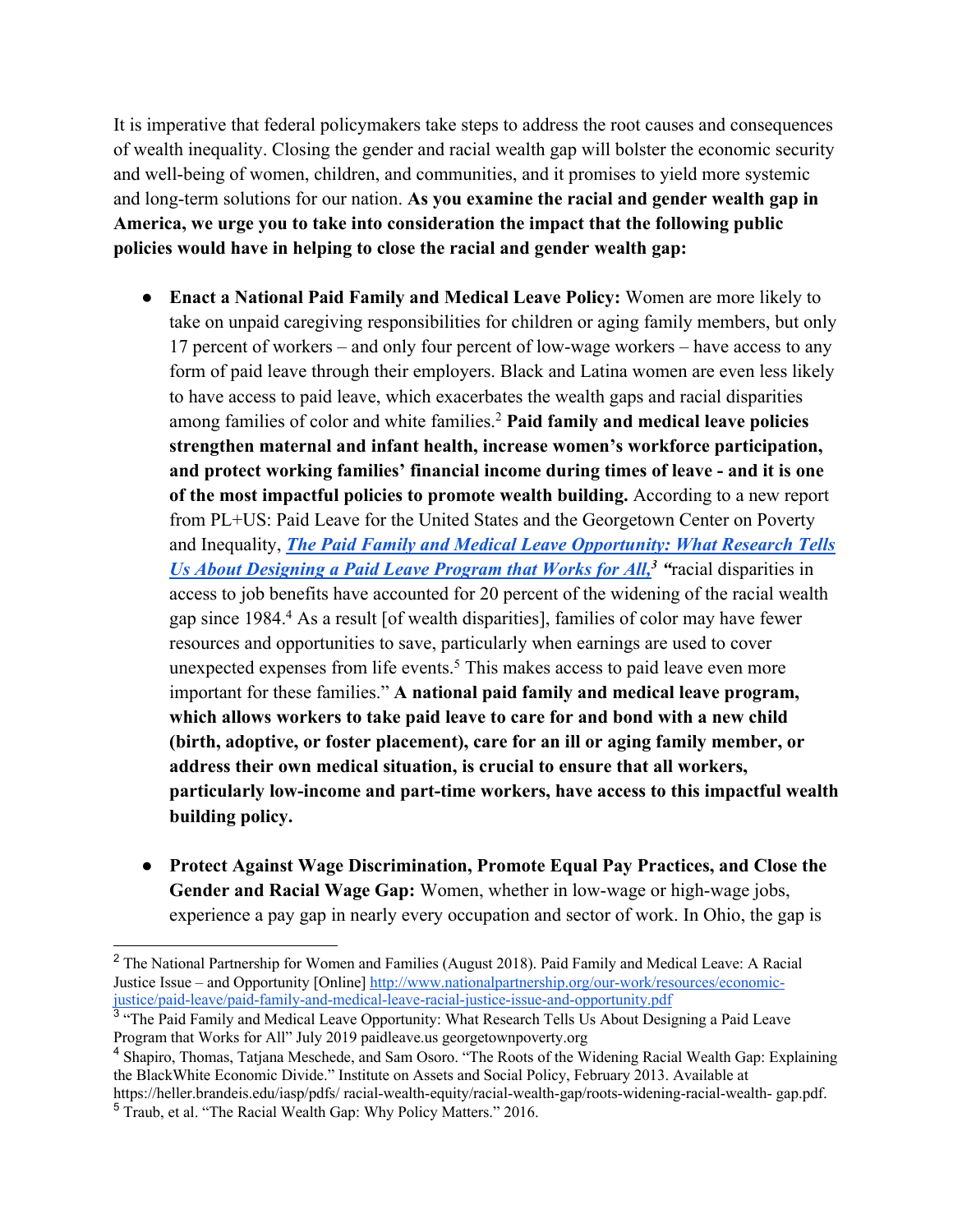slightly larger than the national average with women typically earning just 75 cents for every dollar men make, totaling an annual wage gap of \$12,686. And the pay disparities are even larger for women of color working in Ohio: Black women are paid 64 cents and Latinas are paid 61 cents for every dollar paid to White, non-Hispanic men.6 **Unfair wage disparities not only impact women's paychecks now, but also have long-term consequences for women's wealth attainment, investment, and retirement savings.** Wage inequality means that women have less to spend on themselves and their families, invest and save for the future, and put back into businesses and the local economy. Due to the wage gap, women working full time in the United States lose a combined total of more than \$915 billion every year.7 **Federal policymakers can take steps towards closing the wage gap, which in turn helps to build wealth for women and women of color, by addressing the root causes of wage discrimination and enacting policies that promote equal pay, such as prohibiting employers from seeking or requiring salary or wage history; removing pay secrecy practices and prohibiting retaliation against employees discussing wages or pay; and establishing systems for workers to report complaints of wage discrimination.** 

**Strengthen the Earned Income Tax Credit (EITC):** The EITC is a crucial worker support, particularly for working mothers, designed to reward work and strengthen families by supporting hard-working parents and helping them lift their families out of poverty. In 2016, the EITC helped lift 6 million Americans out of poverty, and many of those individuals who relied on this crucial worker support were women: 1.2 million women were raised above the poverty line because they were able to access the EITC.<sup>8</sup> A **strong EITC can help reduce barriers to financial security by providing working mothers in Ohio with additional support to invest back into their family, using their refunds towards basic needs such as food, housing, health care, child care, and transportation**. Despite the key role many women play as breadwinners for their families, women regularly face economic barriers, including disproportionate representation in low-security and low-wage jobs, which hold them and their families back from reaching their full economic potential. Two-in-five female-headed households with children are living in poverty, nearly 90 percent higher than that of male-headed families with children. The EITC is a proven policy that promotes work and provides much-needed support to working families, particularly among women with low-incomes who are struggling to support children on their own. **Congress should strengthen the** 

<sup>&</sup>lt;sup>6</sup> The Women's Public Policy Network (August 2018), Fact Sheet: Equal Pay and the Gender Wage Gap [Online] http://womenspublicpolicynetwork.org/wp-content/uploads/2018/08/WPPN\_FACT-SHEET-EQUAL-PAY-AND-THE-GENDER-WAGE-GAP.pdf

 $<sup>7</sup>$  The National Partnership for Women and Families (September 2019), Fact Sheet: America's Women and the</sup> Wage Gap. [Online]. http://www.nationalpartnership.org/our-work/resources/economic-justice/fair-pay/americaswomen-and-the-wage-gap.pdf

<sup>&</sup>lt;sup>8</sup>Center on Budget and Policy Priorities. (2017, October 11). EITC, CTC Together Lifted 9.8 Million out of Poverty in 2015. https://www.cbpp.org/blog/eitc-ctc-together-lifted-98-million-out-of-poverty-in-2015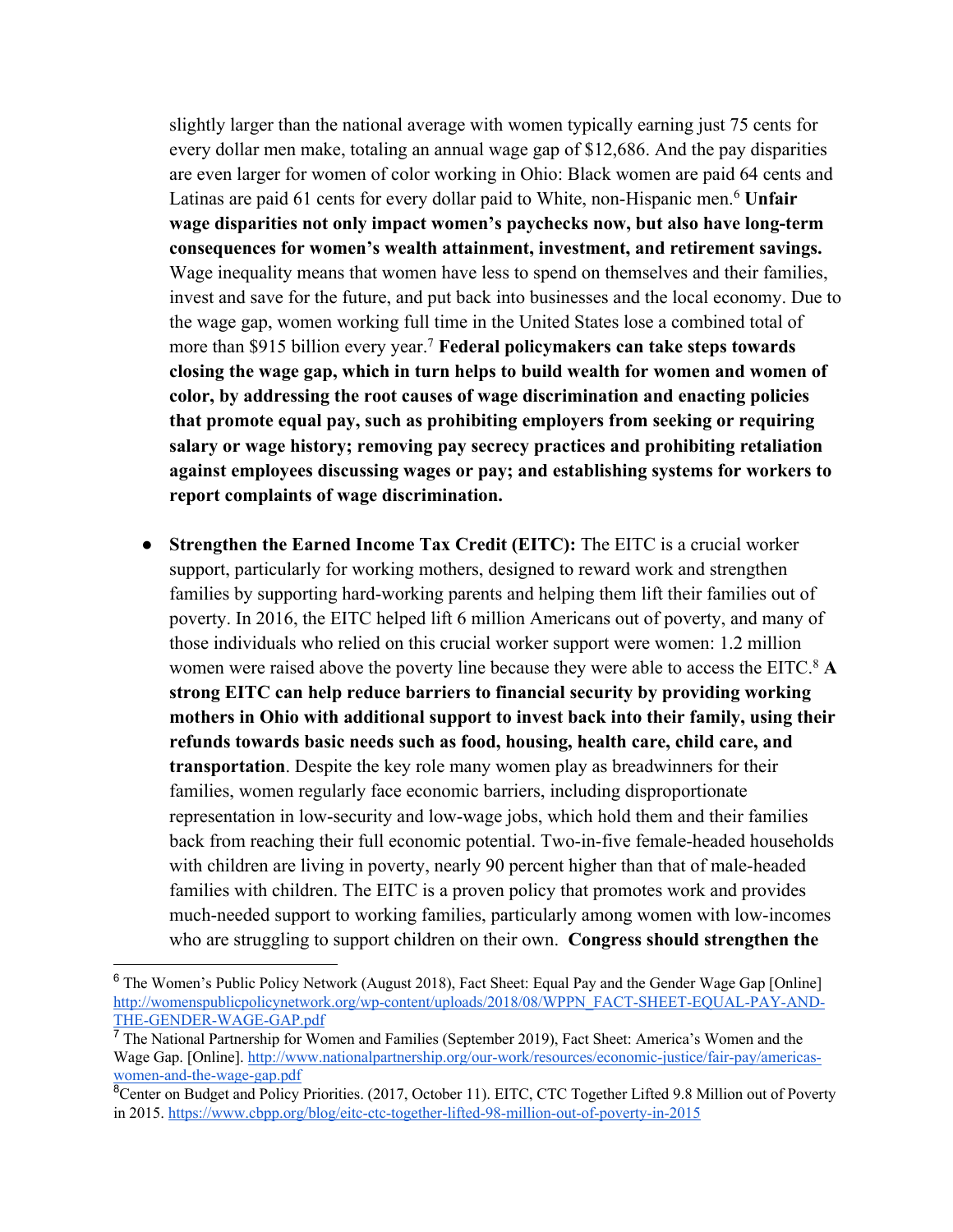**Earned Income Tax Credit by making expansions to the credit to provide additional support for working families who currently qualify for the credit and increasing who is covered by the credit. Expanding the EITC would help to lift more families out of poverty and provide greater assistance to low- and moderate-income workers struggling to build wealth - and it would be particularly impactful for working mothers and their families.**

- **Increase the Minimum Wage and Eliminate the Tipped Wage: Despite having** slightly higher levels of educational attainment than men, women are more likely to hold a part-time job, work for minimum wage, and live in poverty. In Ohio, nearly seven-inten minimum wage workers are women, and women of color represent a disproportionate share of these workers – particularly Black women who are overrepresented in three of the nation's lowest wage-earning, highest growth jobs (personal care aides, food preparation/servers, and home health aides).9 Women make up nearly three-quarters of the tipped wage workforce in Ohio, receiving less stable pay and experiencing a poverty rate that is twice as high as the rate for other workers.<sup>10</sup> There remains a great disconnect between the job market and the purchasing power of wages. Adjusting for inflation, today's national minimum wage holds the same buying power as it did nearly 40 years ago.11 **The stagnant wages of the minimum wage workforce means that the vast majority of low-wage workers are making too little to make ends meet, let alone to save for the future and create opportunities for wealth building**. In fact, according to a report from Policy Matters Ohio, workers in seven of the ten largest occupation categories in Ohio earn so little they would need food assistance for a family of three. **Because of the overrepresentation of women, particularly women of color, in the minimum wage and sub-minimum wage workforce, federal policymakers must address the stagnant wages of low-wage workers by establishing a living wage and eliminate the tipped wage in order to fully support the economic security and wealth building of these working families.**
- **Increase Access and Affordability of Comprehensive Healthcare:** Strong health and well-being of women is connected directly to their ability to remain active in the workforce and provide financially for their families – but affordable coverage and care are out of reach for many. **Without access to adequate, comprehensive health care and treatment, the goals of economic security and wealth accumulation are cut short**

<sup>&</sup>lt;sup>9</sup> The National Women's Law Center (2018, August), Fact Sheet: Low-Wage Jobs Held Primarily by Women Will Grow the Most Over the Next Decade. [Online]. https://nwlc.org/resources/jobs-largest-projected-growth-2012- 2022-almost-half-are-low-wage-nearly-two-thirds-arefemale- dominated/

<sup>&</sup>lt;sup>10</sup> The National Women's Law Center. (2017, July). Tipped Workers State by State. [Online]. https://nwlcciw49tixgw5lbab.stackpathdns.com/wpcontent/uploads/2017/07/Tipped-Workers-State-by-State-7.20.17.pdf

<sup>&</sup>lt;sup>11</sup> DeSilver, D. (2018, August 7). For most Americans, real wages have barely budged for decades. [Online]. https://www.pewresearch.org/fact-tank/2018/08/07/for-most-us-workers-real-wages-have-barely-budged-fordecades/.